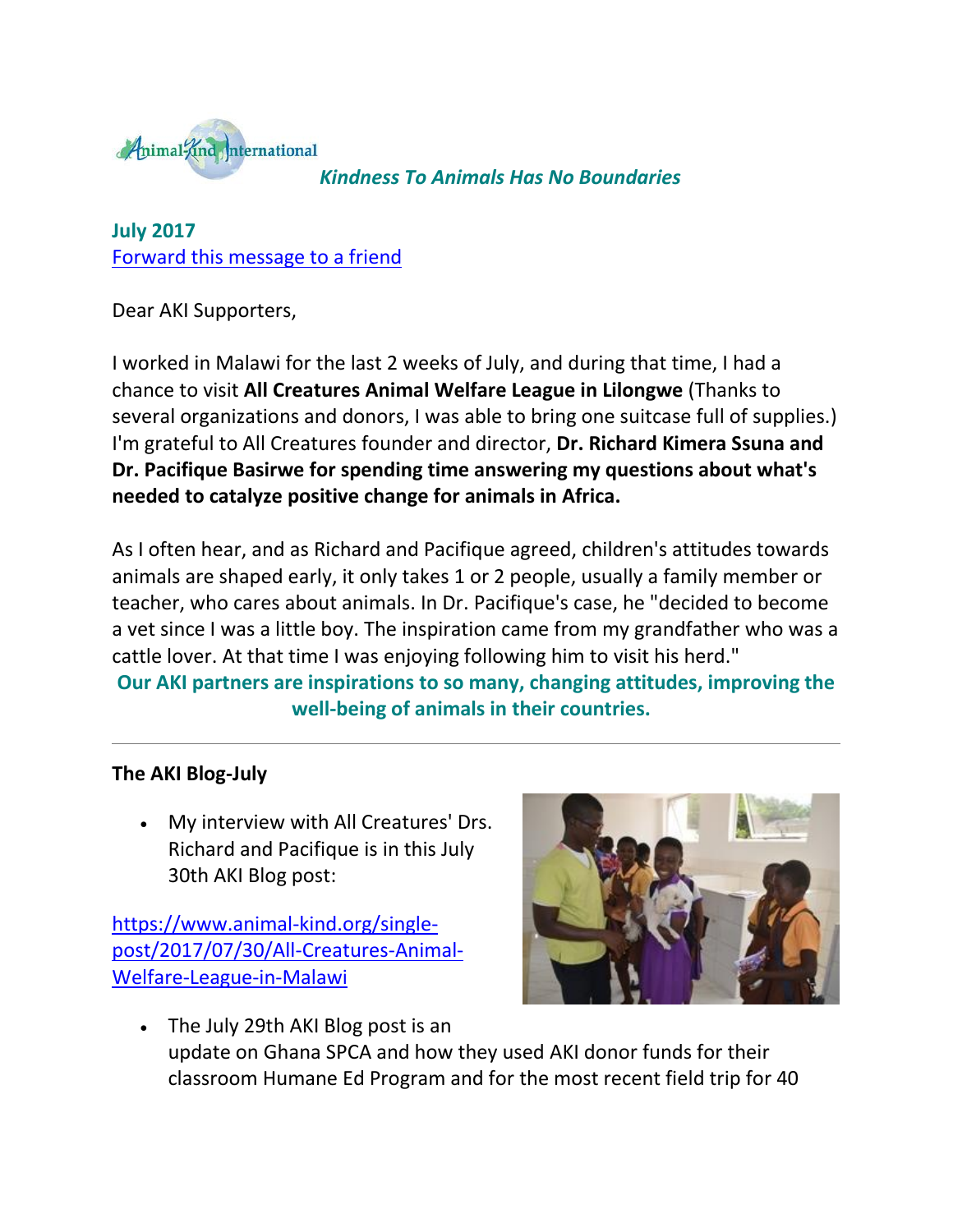Humane Ed students to Lemla Vet Services (dog grooming and boarding kennel)-picture above.

 The July 23 AKI Blog post is about what Liberia Animal Welfare & Conservation Society has been up to over the last 2 months, during which, with AKI support, they oversaw student-led, hands-on animal kindness projects at 32 schools. Imagine all the school children who have been inspired by LAWCS!

These AKI Blog posts have something in common: they focus on shaping attitudes of students, at an early age, with the aim of building a kinder, more caring society that treats animals, as well as people, more humanely. You can read all AKI Blog posts at:

[https://www.animal-kind.org/aki-blog](http://cts.vresp.com/c/?AnimalKindInternatio/231008ad9c/4d75da415c/351ecbf4b0)

**Be an inspiration: help us improve the lives of animals around the world**

**From Barbados to Uganda we have opportunities for you to partner with us to change the world-for the better-for animals.** 

Do you train service dogs? Then AKI partner, Hope Sanctuary-Barbados, needs you! You'll



be helping Hope Sanctuary's dogs and disabled people in Barbados. But there's much more to this. So many people in Barbados have negative views of dogs, they believe dogs are only useful for guarding, and don't know or appreciate the range of benefits that dogs provide. Barbados has some of the worst cases of animal cruelty that I've seen. So each service dog will be an ambassador for their species, helping change the prevailing attitudes about dogs!

Not to mention that as a Hope Sanctuary volunteer, you'll be located in one of the most beautiful spots on earth (picture above of Hope Sanctuary). Interested? Read more about Hope Sanctuary and get in touch:

[https://www.animal-kind.org/barbados](http://cts.vresp.com/c/?AnimalKindInternatio/231008ad9c/4d75da415c/04e167b4da)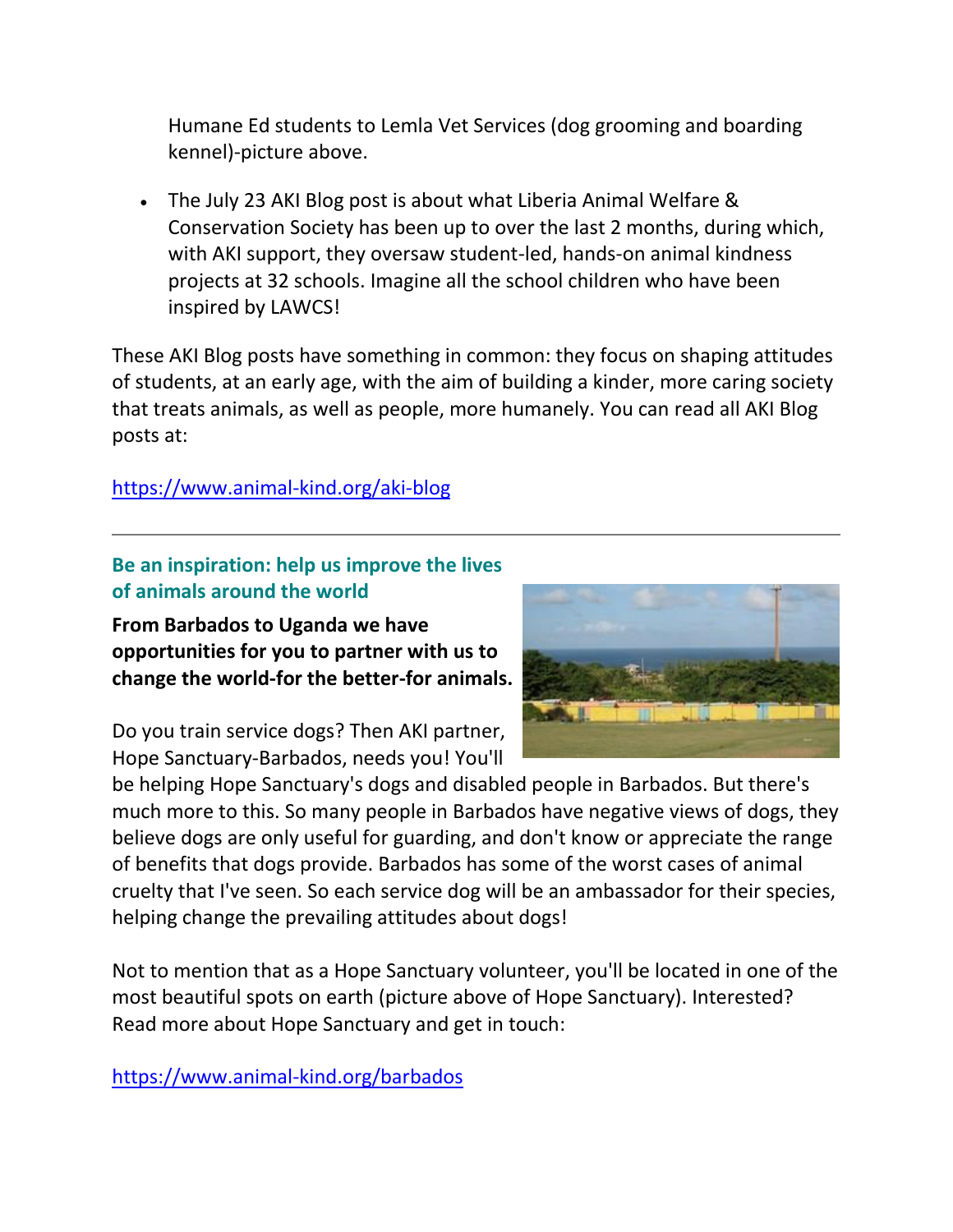## **For Uganda: at least 3 ways to inspire change**

We know that spay/neuter is the only humane and proven way to control cat and dog populations. Yet governments and communities still demand immediate action by poisoning and shooting, even though these are considered short-term solutions- and of course, too cruel for most of us to contemplate.



- We now have an opportunity to showcase the benefits and long-term impacts of spay/neuter on Garuga Peninsula in Entebbe, Uganda--a peninsula where if Uganda SPCA can manage cat and dog populations through high volume s/n, they hope to be able to convince other communities that s/n is the way to go. Uganda SPCA's Katia Ruiz Allard is ready to begin organizing s/n clinics on the peninsula, she only needs financial support to make this a reality.
- Also, we're still raising money for Uganda SPCA's long-term goal-purchasing land to move The Haven to a larger, more volunteer, visitor, and cat/dog friendly location (picture above is of a few visitors and their 1st experience holding a puppy--we could reach so many more Ugandans with a larger shelter!)
- And of course, we're still the main source of Uganda SPCA's funding for daily operations, without which --as we were recently told--"USPCA might not exist today."

With your support, we can inspire SO many in Uganda to be advocates and heroes for animals!

[https://www.animal-kind.org/uganda-aki](http://cts.vresp.com/c/?AnimalKindInternatio/231008ad9c/4d75da415c/7366a9daf9)

**We are so grateful to each and every one of you for your support! You can donate to help animals in any of the countries where we work: Uganda, Tanzania (including our newest partner organization, Mbwa wa Africa), South Sudan, Namibia, Liberia, Ghana, Armenia, Jamaica, Honduras, and Barbados**